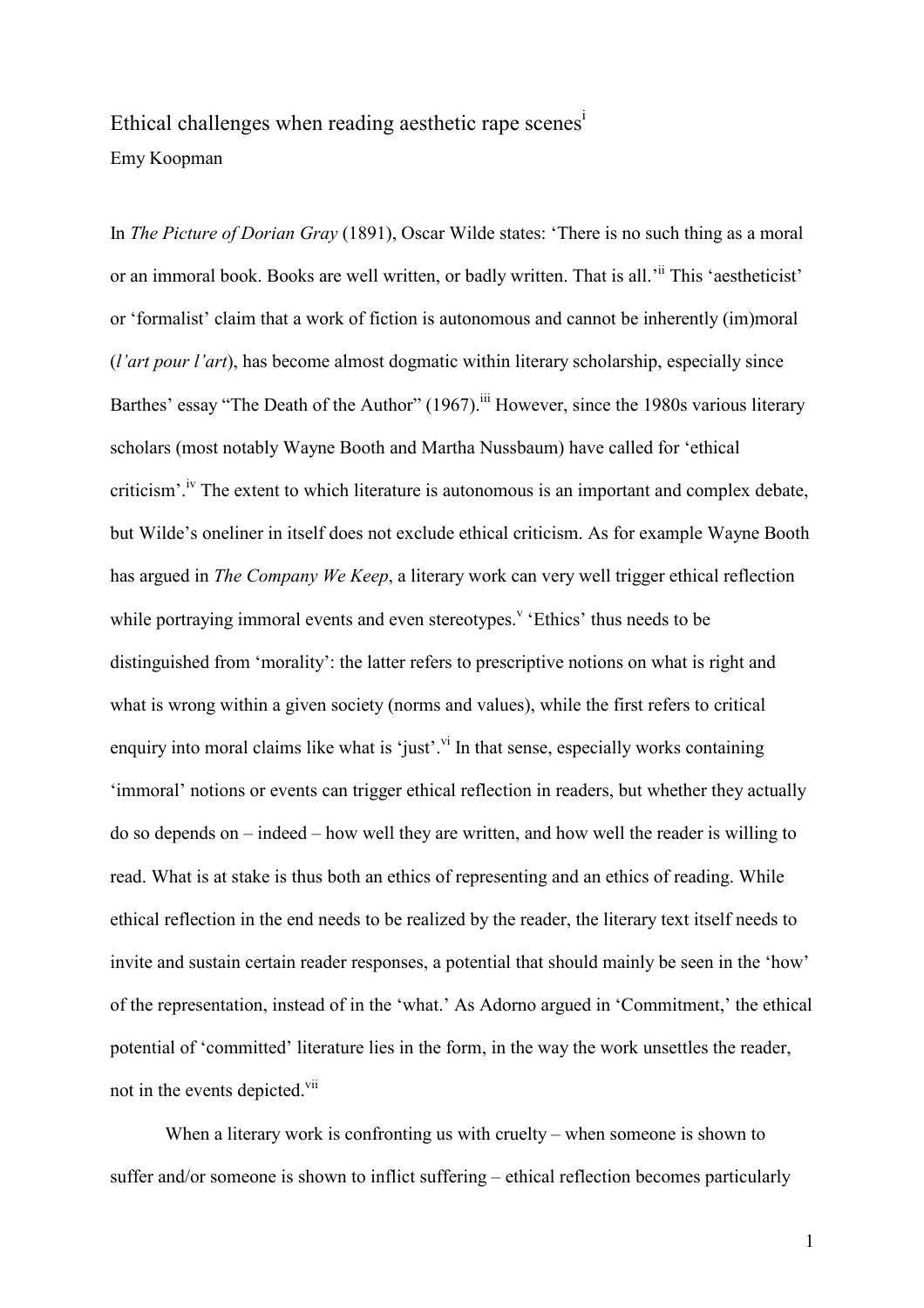relevant. In this short paper, I would like to focus on the ethics of representing and reading rape, and more in particular the issue of dealing with aesthetic rape scenes. When I am speaking of 'aesthetic' rape depictions I mean those depictions that clearly foreground stylistic features like metaphors, contrasts and repetitions.

Aestheticizing suffering has been deemed problematic by various scholars, especially within the fields of Holocaust and Trauma Studies. Theodor Adorno's remark in 'Kulturkritik und Gesellschaft' that to write lyric poetry after Auschwitz is barbaric has become famous.<sup>viii</sup> In his later essay 'Commitment,' Adorno nuanced this claim, still believing in its veracity, but also stressing that real suffering should not be forgotten and that art seems to be one of the scarce places which can lend a voice to suffering: "suffering [...] demands the continued existence of art while it prohibits it".<sup>ix</sup> The main problem Adorno signalled is that the aesthetic aspects of art do 'injustice' to actual victims, because the aestheticism relieves the original horror and, moreover, can provide the reader with a certain amount of pleasure.<sup>x</sup> Adorno's great fear appeared to be that when suffering is represented in an artful way it can become 'entertainment' for those who have not suffered. Later positions in Trauma Studies, by amongst others poststructuralist scholars Cathy Caruth and Julia Kristeva, aim for a representation of suffering and trauma through unconventional stylistic devices which stress the fragmentary and disruptive nature of traumatic experiences.<sup>xi</sup>

In the case of rape depictions, the problem of pleasure is particularly poignant. The sexual element implies that authors (and subsequently readers) have to relate to issues of gender, power, sadism, voyeurism and arousal. Novelists depicting rape face the challenge of choosing how much access to the rape scene they grant the reader and how that access is envisioned. From the reader's point of view, one of the main issues at stake in reading rape scenes is being distanced versus being drawn in, between feeling repulsed by it all, feeling empathy for the victim, and feeling sexual desire (which could be seen as empathy with the

2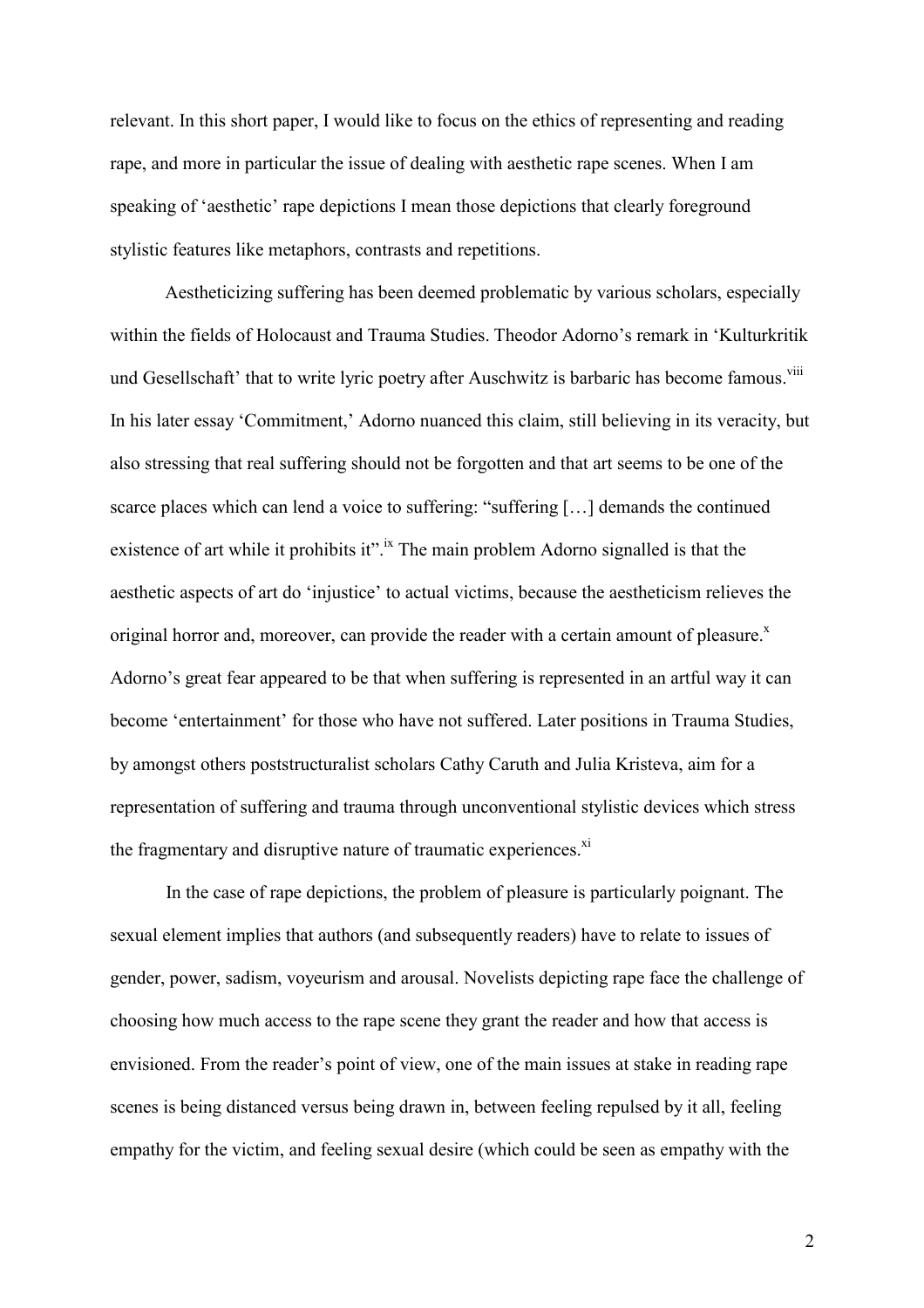perpetrator). In her work on torture and rape in contemporary literature, Tanner, in a similar move to Adorno, has stressed that texts portraying 'intimate violence' should not obscure the painful reality of actual violence, "the suffering body".<sup>xii</sup> But Tanner takes this a step further, emphasizing a form of empathy in insisting that what representations of violence 'should' do is "subvert the disembodying tendencies of the reading process in order to offer the reader the fullest experience of reading violence. They must, in effect, remind the reader of his or her own violability".<sup>xiii</sup> Tanner thus pleads for a type of representation which tries to its best ability to confront readers with the reality of pain. The problem with this position is that it is impossible to decide when 'the reality' of pain has been 'truthfully' conveyed. What is possible, however, is to determine whether a victim's voice has been represented, in what way, and especially to try and discern possible (ethical) reactions to that representation.

I will present two short fragments of aesthetic rape representations, to bring out two distinct ways in which the aestheticization of suffering can function: in the first fragment we are drawn into the perspective of the victim, in the second the perspective of the perpetrator is central. Both rape scenes are confrontational, but each invites different reader responses. As we will see, it is not just focalization which makes the difference for the ethical potential of the text.

An example of an aesthetic rape scene in which the author tries to convey the victim's experience can be found in Gloria Naylor's *The Women of Brewster Place* (1982).<sup>xiv</sup> In this novel, Lorraine (a lesbian Afro-American woman) is raped by a group of men from her neighbourhood. The men are portrayed as having no purpose in life, no actual power except for the pain and humiliation they can subject this woman to. In this scene, Naylor employs poetic devices to increase the viscerality, which Tanner has lauded for effectively bringing the reader up close to the experience of the victim, thereby obstructing a voyeuristic response, since one does not look at the victim, but through the victim's eyes.<sup> $x<sub>v</sub>$ </sup> The gang rape is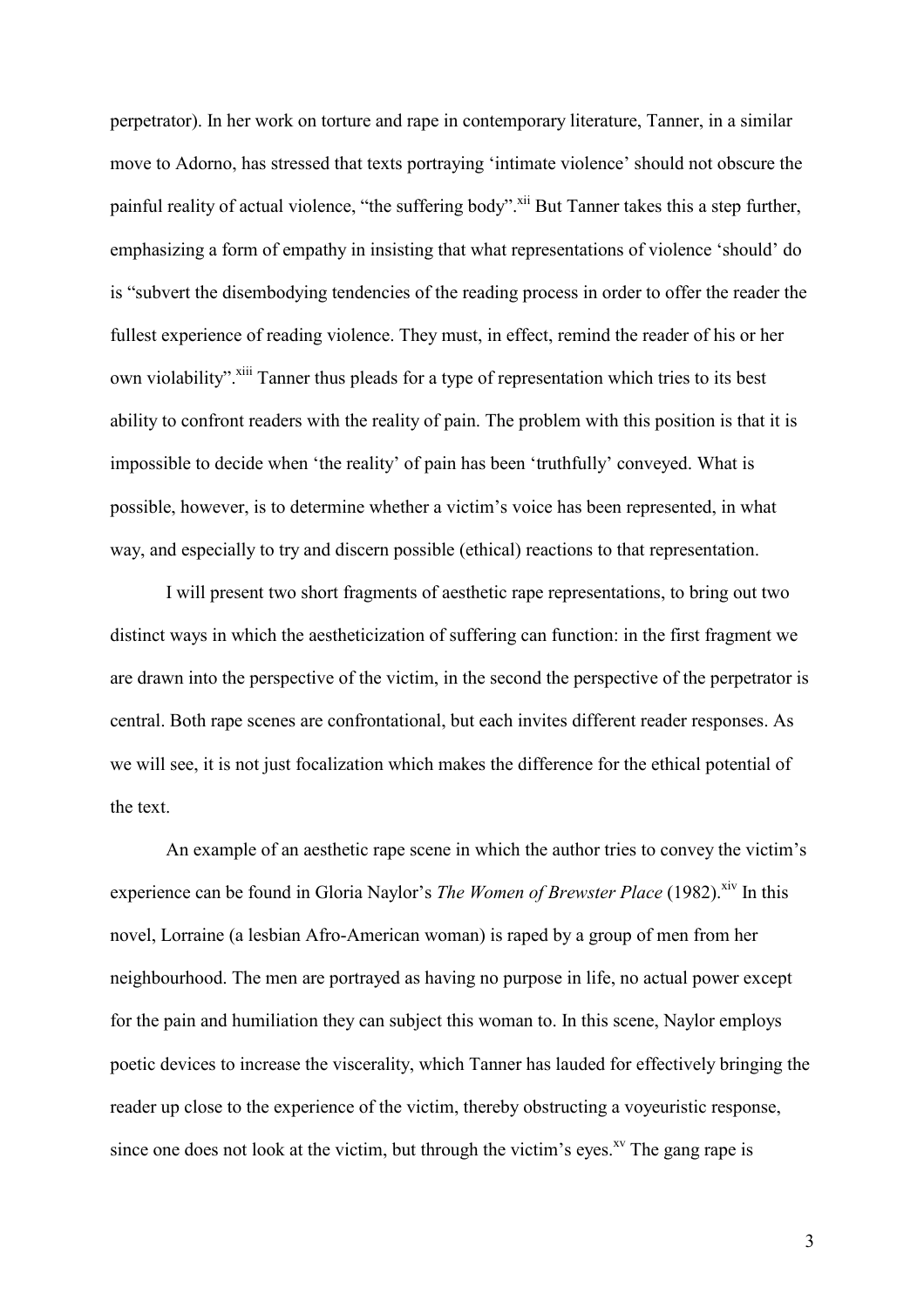portrayed in such an extremely explicit manner, containing detailed descriptions of the violent sexual act(s) and particularly of the bodies of the victim and perpetrators, that only a very sadistic reader would be able to find any voyeuristic pleasure. An example of a sentence which brings out the violence and viscerality: "He slammed his kneecap into her spine and her body arched up, causing his nails to cut into the side of her mouth to stifle her cry".<sup>xvi</sup> As can already be discerned from the choice of words in the aforementioned sentence ("arched up," "stifle"), Naylor makes use of a rather poetic discourse to transmit the pain of the victim.

Naylor consistently mentions every body part involved in the violence, to the extent that explicitness becomes stylistics. To give a few examples of how she combines the explicitly violent and the aesthetic:

- The impact of his fist forced air into her constricted throat, and she worked her sore mouth, trying to form the one word that had been clawing inside of her – 'Please.'
- Then she opened her eyes and they screamed and screamed into the face above hers – the face that was pushing his tearing pain inside of her body.
- She couldn't tell when they had changed places and the second weight, then the third and the fourth, dropped on her  $-$  it was all one continuous hacksawing of torment that kept her eyes screaming the only word she was fated to utter again and again for the rest of her life. Please.<sup>xvii</sup> [*my emphasis*]

The violence of the rape is inescapable, but at the same time Naylor uses repetitions (e.g. "screamed and screamed," or the word 'Please'), prefers poetic words to more common ones (e.g. "continuous hacksawing of torment"), and makes extensive use of metaphoric language, particularly in the form of synecdoches and metonyms. The use of synecdoche and metonymy puts the body parts mentioned in another perspective: it is not "the man" who is pushing his penis, but "the face" (pars pro toto) which is pushing "his tearing pain" (substitution of effect for cause). The displacements in agency simultaneously invoke the agent that is not directly shown: 'the face' has to be attributed to the man, and the 'tearing pain' to his penis. This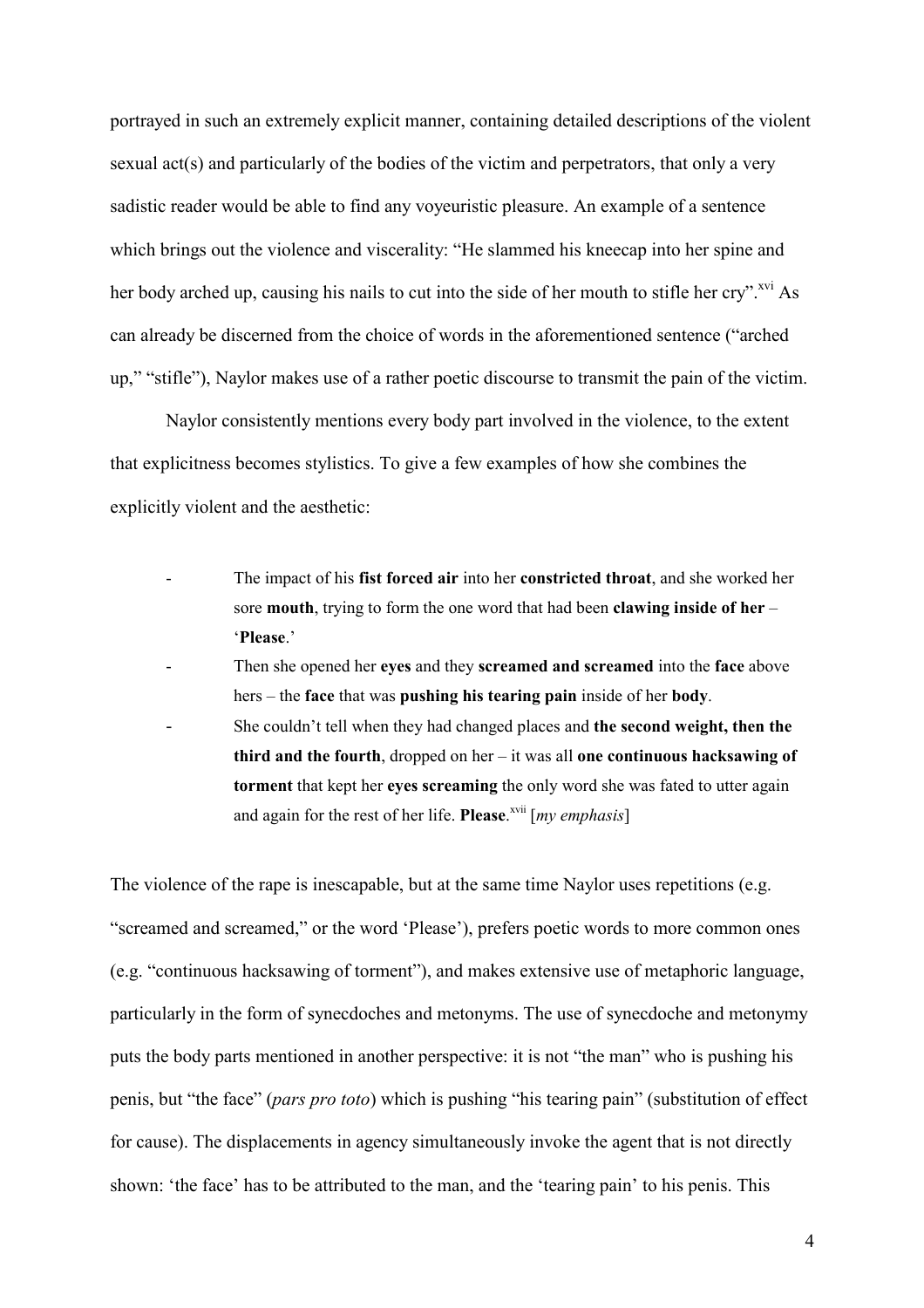means that readers have to make an extra step in their imagination, seeing the man while only 'the face' is mentioned. A particularly emotive displacement (and contrast) is that while the victim is incapable of screaming with her vocal chords, her eyes do scream, making her 'Please' visual instead of auditive. Through metaphoric language Naylor is thus showing more instead of less. This effect is strengthened through the fact that, even though an omniscient narrator is narrating, the victim possesses the focalization during most of the fragment.

Naylor uses 'aestheticization' in a way that problematizes the term 'aestheticization': what she shows us is not 'beautiful' but excruciating. However, she uses narrative aesthetics to bring that message home. Her depiction of a rape scene is upsetting, inviting the reader to feel the victim's pain, to bear it while the victim cannot bear it anymore. Through her narrative choices, Naylor is both asking us to empathize with the victim and to be unsettled by the cruelty.

Indeed, both empathy (in the sense of being drawn into the narrative world and the protagonist's experience) and unsettlement (in the sense of being confused and upset by what is being shown and how it is being shown) are crucial ethical responses when reading about someone suffering. Dominick LaCapra has used the exact term 'empathic unsettlement' in Writing History, Writing Trauma (2001) to indicate both the way authors can deal with writing about trauma and the way readers can respond to it.<sup>xviii</sup> LaCapra stresses the value of disruptive narrative techniques in demonstrating the impact and the unknowable aspects of traumatic experiences, as well as the importance of staying true to facts (especially in historic writing) and not foreclosing empathy (in writing trauma in general). LaCapra's plea for 'empathic unsettlement' is a plea for a type of writing that establishes a balance between disrupting the public's conventional frameworks of knowledge on suffering and engaging the public with the persons involved in the depicted suffering. Empathy, to LaCapra, is "a

5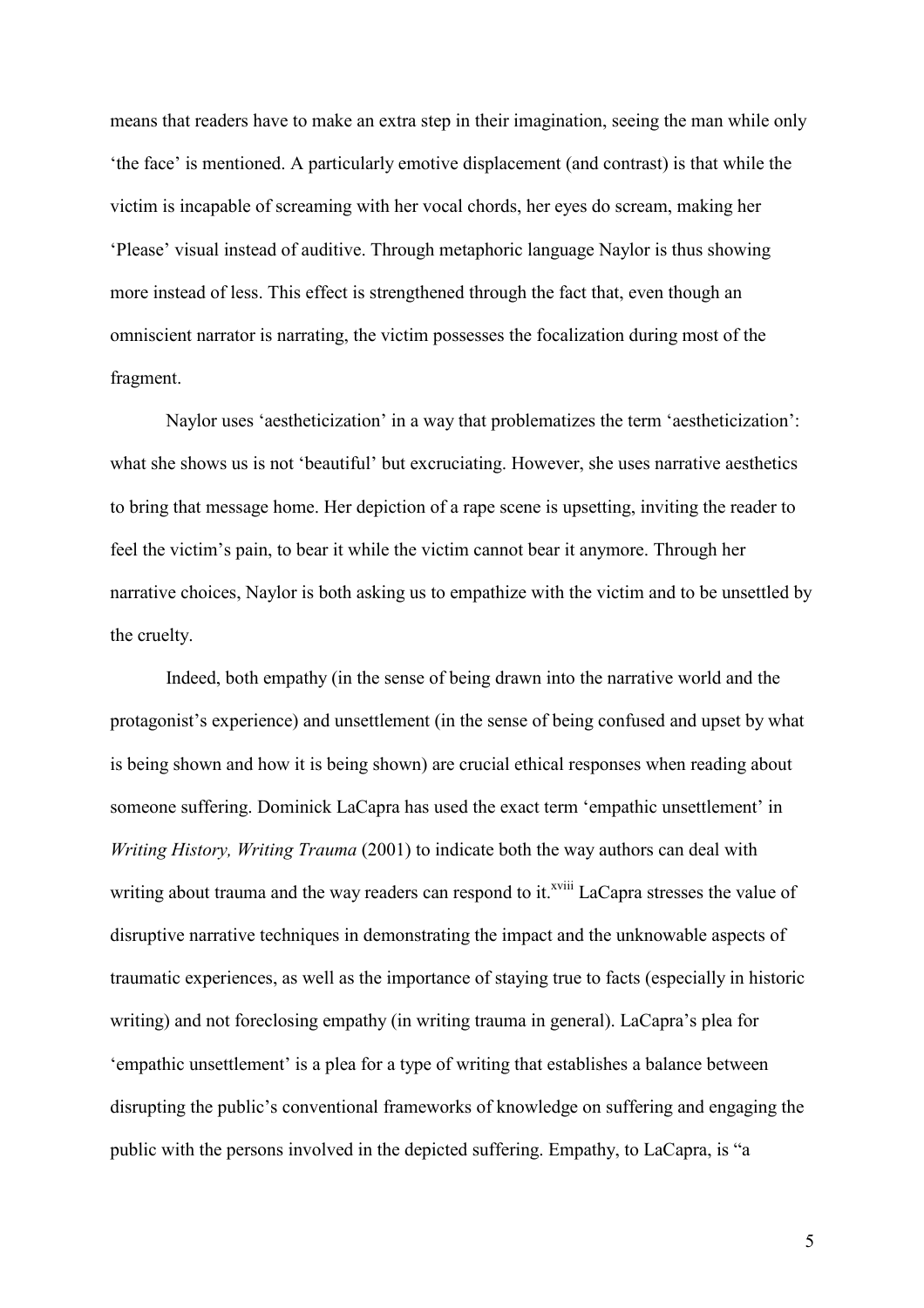counterforce to numbing," and "may be understood in terms of attending to, even trying, in limited ways, to recapture the possibly split-off, affective dimension of the experience of others".<sup>xix</sup> 'Attending to' the experience of victim and/or perpetrator (without falling in the trap of "unchecked identification, vicarious experience, and surrogate victimage") and thus being open to empathic unsettlement, is a responsibility for both authors and readers.<sup>xx</sup>

'Empathic unsettlement' implies that a certain amount of empathy is necessary to relate to the depicted events and characters, while being unsettled by the representation helps to recognize the difference between one's own situation and the depicted events and characters, to acknowledge the fact that in looking at another's pain we can never completely share it. In the case of Naylor's depiction of rape, the repetition of the word 'please' for example establishes simultaneously empathy and unsettlement: we are invited to feel for the victim and at the same time the 'please' (in the sense of 'please, make this stop') applies to us, the scene is so extremely visceral and violent that it is hard to keep reading.

 Explicit aestheticized depictions of rape can become arguably more problematic when they take the point of view of the perpetrator. An example of a novel in which this is the case is Gerard Reve's Een Circusjongen (1975), in which an entire chapter is dedicated to the description of a rape which the protagonist-narrator sees as his one unforgivable sin.<sup>xxi</sup> For several reasons it is hard to take the rape scene seriously: earlier in the story the narrator has recounted cruel sexual fantasies with the aim to arouse his partner and Reve uses an exalted and hyperbolic discourse to describe the rape and to contextualize it within catholic notions of sin and forgiveness, a discourse which shows a decadent fascination for the horrific beauty of transgression. The androgynous girl who is raped is presented as the most angelic pure being that ever existed – a true Justine – and later in the novel she literally becomes a saint. The description of the rape is extremely detailed and aestheticized, and also very sadistic, inviting the reader as voyeur on the scene. One example will suffice to illustrate this:

6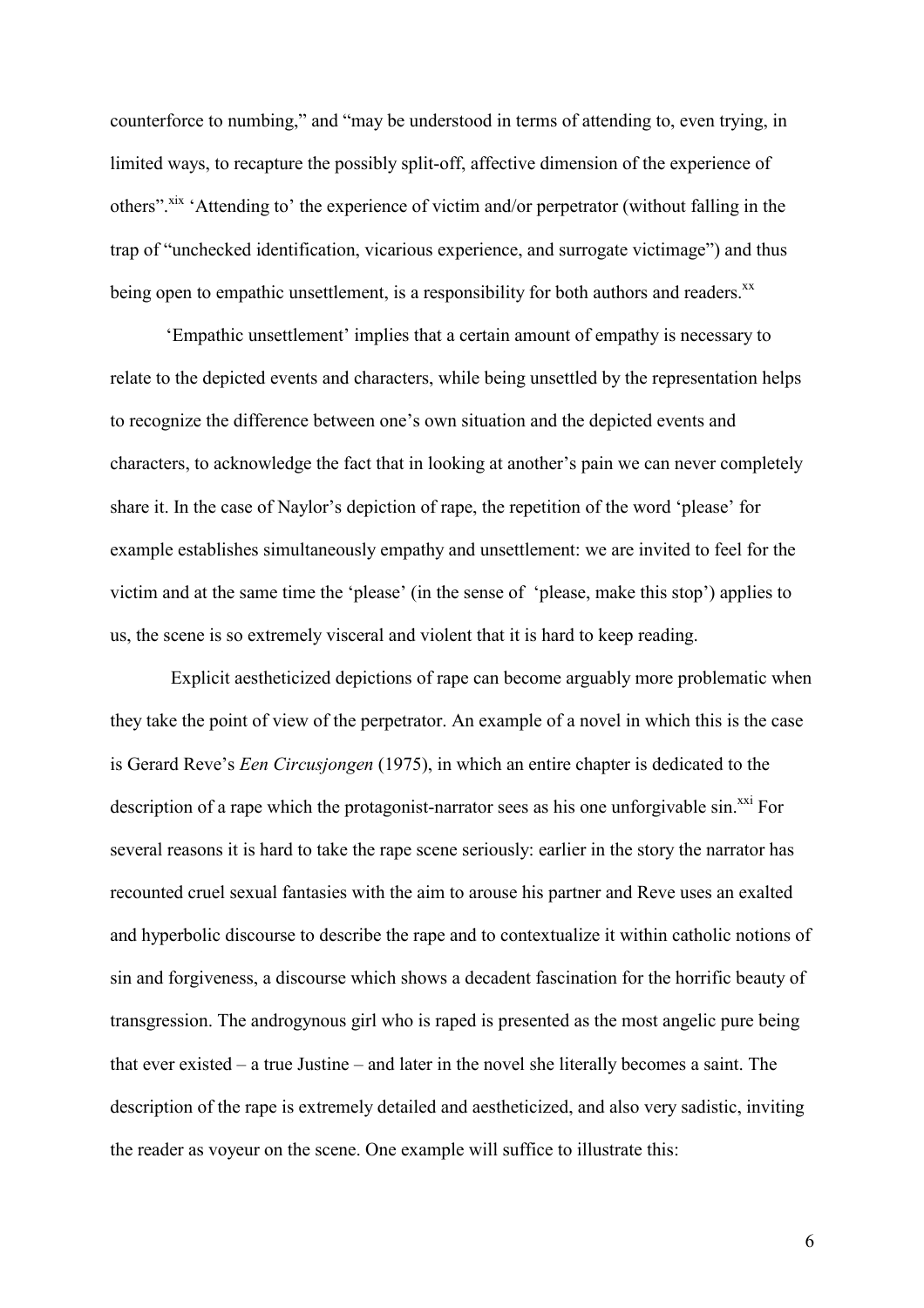Now I unbuttoned her shirt up to her waist, and grabbed both of her small breasts, squeezed each of them into elongation and pulled her upper body towards me with brutal force, while I firmly clasped both of the cool, solid, but as far as the skin was concerned peachy-soft fruits. The clear realization that I was heavily hurting this defenseless, innocent, playful creature that was practically a child, made me feel dizzy for several moments, as if intoxicated.<sup>xxii</sup>

Reve is describing the rape as an erotic scene in which the resistance of the victim only increases the arousal. While the narrator keeps emphasizing how awfully sinful his behaviour was, the indulgence in the rape scene – which, as said, takes up an entire chapter – is pornographic, while the edge is taken off from the pornographic descriptions through the ironically hyperbolic poetic discourse.

 With Reve then, the problem is not so much that he provides us with the perspective of the perpetrator. What is problematic is a summation of aspects: 1. the perpetrator is a sympathetic protagonist throughout the rest of the novel, 2. the scene is described in a way that is blatantly erotic, inviting voyeuristic impulses of the reader, 3. the scene employs an ironic discourse, inviting laughter. Even though the victim's voice is practically inaudible, the text still allows for an ethical approach. The complete focalization by the perpetrator guarantees that hardly any empathy with the victim is invited, instead, what is invited is voyeuristic pleasure. However, since at the same time the unconventional discourse is a distancing device, the reader can be triggered to consciously and critically reflect on that mechanism and take a critical distance towards the evoked voyeuristic pleasure. The reader would then be able to realize through this highly fictionalized scene how voyeuristic pleasure depends on fantasy and how violent fantasies belong precisely to the realm of the fictional and not to the realm of the real. The ironic discourse thus can function as being unsettling, if one reconstructs what is actually happening in this scene and contrasts it with the way it is told.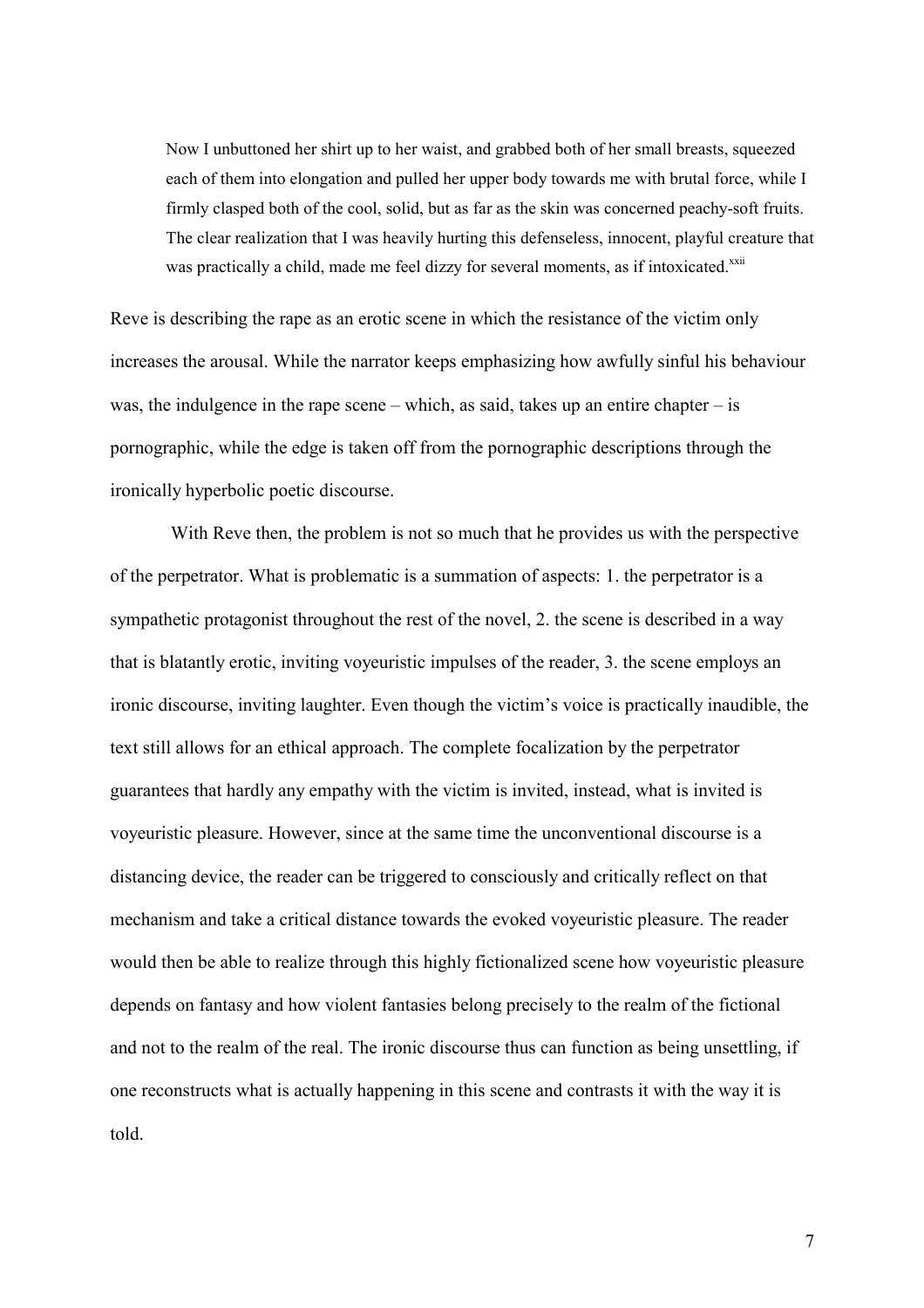When reading representations of sexual domination, attending to one's emotional responses is an ethical responsibility, whether this is an emotional response of being empathically unsettled or of being unsettled by one's sadistic impulses. Recognizing undesirable affective responses can be effective in an ethical response, as long as readers acknowledge their reactions and use these to ask themselves critical questions with regard to their responsibility to others. As Kelly Oliver has argued, owning up to one's desires and phobias is a necessary precondition to being a self-reflective, ethically responsible person, especially because domination often springs from fears and desires which those in power would rather not admit to.<sup>xxiii</sup> Reve plays with our desires, while at the same time ridiculing our voyeuristic impulses. Naylor takes a more serious approach, confronting us with the pain of a victim as much as a fictitious representation can accomplish. In both cases, there remains a necessary distance between the text and ourselves which allows us to reflect, to take a step back and ask ourselves what the text is doing to us and how we can respond to that. In that sense, Adorno's warning that representing suffering in an artful way constitutes an ethical problem needs to be revised: instead of a problem we are dealing with a possibility and responsibility for both author and reader. Authors have the opportunity and responsibility to write texts that allow for ethical reflection. In the case of the representation of sexual violence, an indulgence in the stylistics of the representation, or a voyeuristic or sadistic revelling in the represented events could be seen as an unethical response. However, if a text is well written and the reader has a sufficient ability to critically reflect, these at first sight unethical responses can function as a fruitful starting point for an ethical reading.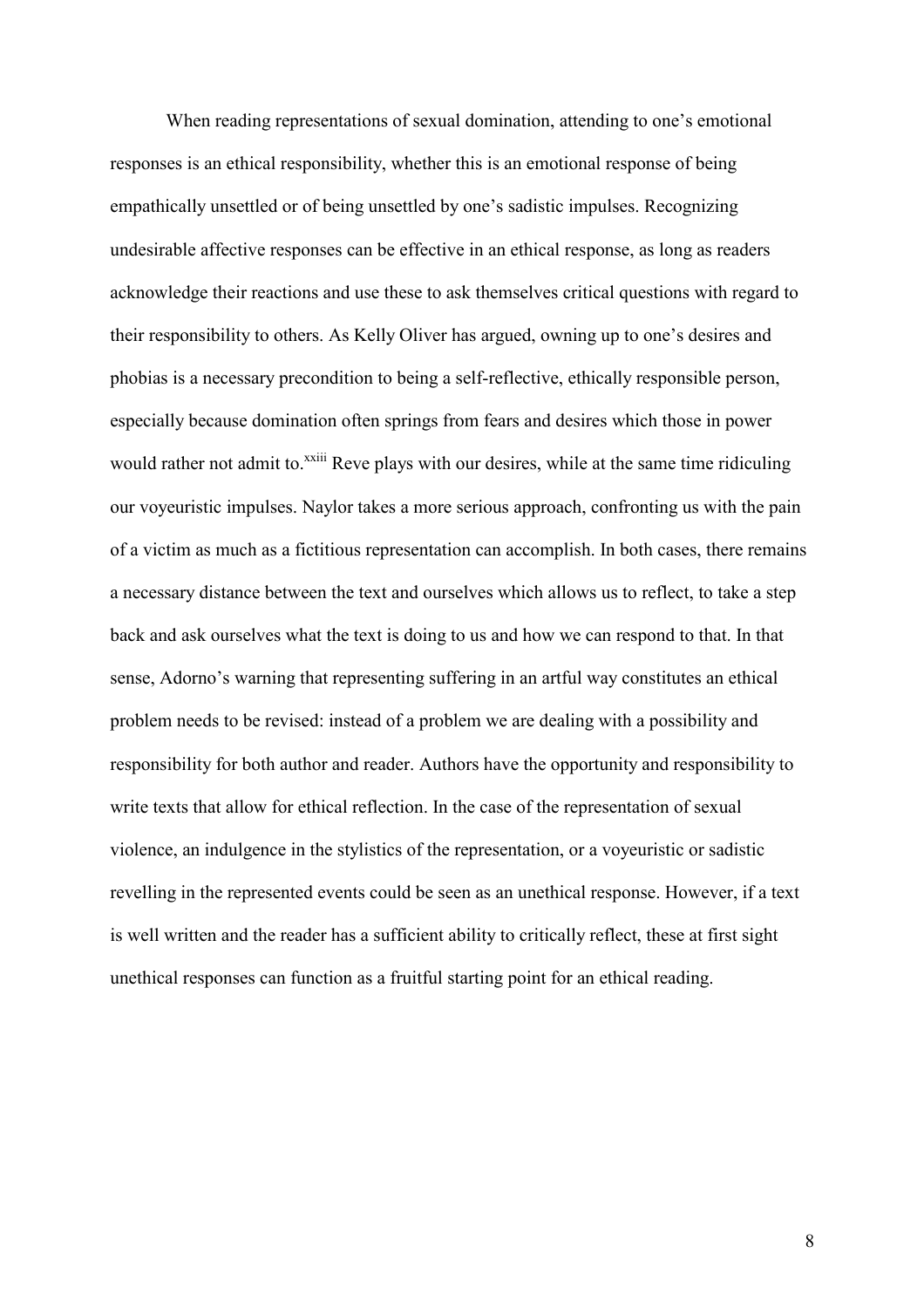## Bibliography

- Adorno, T. W., 'Commitment'. In: The Essential Frankfurt School Reader, A. Arato and E. Gebhardt (eds), Urizen Books, New York, 1982, pp. 300-318.
- Adorno, T. W., 'Kulturkritik und Gesellschaft'. In: Gesammelte Schriften Band 10-1: Prismen: Kulturkritik und Gesellschaft I, R. Tiedemann (ed), Suhrkamp, Frankfurt am Main, 1977, pp. 11-30.
- Barthes, R., 'The Death of the Author'. R. Howard (transl.), Aspen, 5/6, 1967, 9 September 2008, viewed 25 September 2010, www.ubu.com/aspen/aspen5and6/threeEssays.html #barthes.
- Booth, W. C., The Company We Keep: An Ethics of Fiction. University of California Press, Berkeley, 1988.
- Caruth, C., Unclaimed Experience: Trauma, Narrative, and History. Johns Hopkins University Press, Baltimore, Maryland, 1996.
- Hakemulder, F., The Moral Laboratory: Literature and Ethical Awareness. Dissertation, Utrecht University, 1998.
- Korthals Altes, L., ' "The Dissolution of the Sphere of the Common": Literature, Ethics and J.M. Coetzee.' In: Religion and The Arts, H. Zock (ed), Peeters, Leuven, 2008, pp. 1-21.
- Kristeva, J., Black Sun: Depression and Melancholia. L. S. Roudiez (transl.), Columbia University Press, New York, 1989.
- LaCapra, D., Writing History, Writing Trauma. Johns Hopkins University Press, Baltimore: 2001.
- Naylor, G., The Women of Brewster Place. Viking Press, New York, 1982.
- Nussbaum, M. C., Poetic Justice: The Literary Imagination and Public Life. Beacon Press, Boston, 1995.